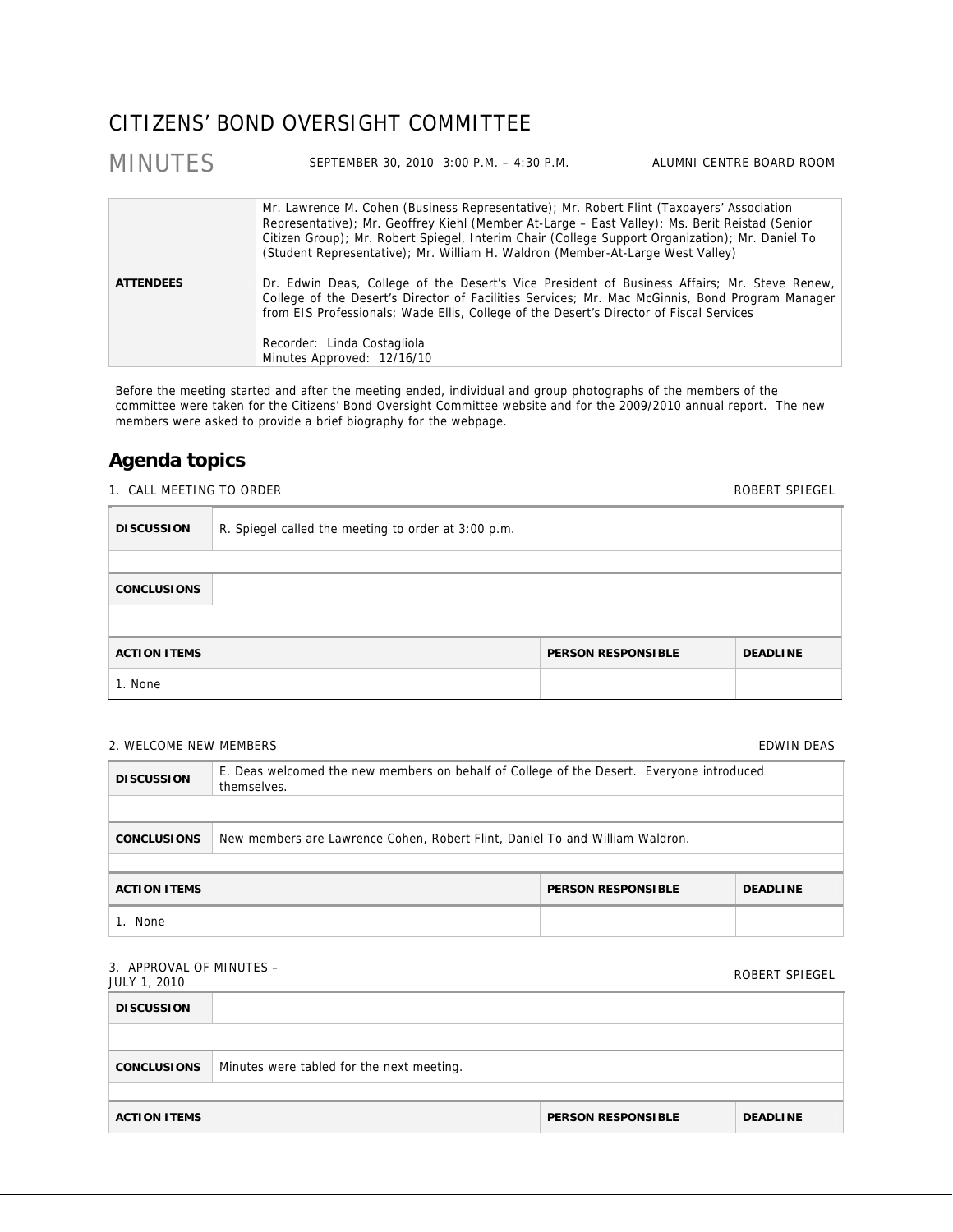| 4. COMMENTS FROM THE<br><b>PUBLIC</b> |                                        |                           | ROBERT SPIEGEL  |
|---------------------------------------|----------------------------------------|---------------------------|-----------------|
| <b>DISCUSSION</b>                     |                                        |                           |                 |
|                                       |                                        |                           |                 |
| <b>CONCLUSIONS</b>                    | No comments were made from the public. |                           |                 |
|                                       |                                        |                           |                 |
| <b>ACTION ITEMS</b>                   |                                        | <b>PERSON RESPONSIBLE</b> | <b>DEADLINE</b> |
| 1. None.                              |                                        |                           |                 |

MAC MC GINNIS

#### 5. BOND PROJECTS UPDATE & BOND PROJECT

| ו טשניט ווי שוועש<br>FINANCIAL REPORT | STEVE RENEW                                                                                             |
|---------------------------------------|---------------------------------------------------------------------------------------------------------|
|                                       | S. Renew reviewed the following items from a PowerPoint presentation:                                   |
|                                       |                                                                                                         |
|                                       | 1.<br>Project Status Reports - Current Projects                                                         |
|                                       | Nursing Building Renovation<br>a.                                                                       |
|                                       | i. Architect: HMC Architects                                                                            |
|                                       | ii. Construction Manager: Orr Builders                                                                  |
|                                       | iii. Targeted Completion: Fall 2010                                                                     |
|                                       | iv. Project Update                                                                                      |
|                                       | Review punch list with COD for close-out<br>1.<br>2.<br>Security phone line needs to be activated by IT |
|                                       | 3. Solar Panel Equipment needs data line connected                                                      |
|                                       | 4.<br>Coordinate final punch list items with Orr Builders                                               |
|                                       | Sustainable Features<br>V.                                                                              |
|                                       | Reuse of existing building<br>1.                                                                        |
|                                       | 2. Energy efficient glazing                                                                             |
|                                       | 3.<br>Energy efficient mechanical systems                                                               |
|                                       | 4.<br>Reduction in heat islands                                                                         |
|                                       | Classroom Building<br>b.                                                                                |
|                                       | i. Architect: Steinberg Architects                                                                      |
|                                       | ii. Construction Manager: Bernards                                                                      |
|                                       | Targeted Completion: Spring 2012<br>iii.                                                                |
| <b>DISCUSSION</b>                     | iv. Project Update                                                                                      |
|                                       | 1. Footings excavated for all buildings                                                                 |
|                                       | 2.<br>Submittals for rebar returned for review<br>3.                                                    |
|                                       | CM working on catch-up schedule<br>Sustainable Features<br>V.                                           |
|                                       | 1.<br>Heating and cooling via central hydronics system                                                  |
|                                       | 2.<br>Water - conserving landscape                                                                      |
|                                       | 3.<br>Architectural environmental<br>built-in<br>control<br>systems<br>via                              |
|                                       | architectural sun shading devices, north facing fenestration                                            |
|                                       | Energy generation via photovoltaic system<br>4.                                                         |
|                                       | 5.<br>Building automation controls to optimize mechanical system and                                    |
|                                       | energy usage<br>Will be LEED certified<br>6.                                                            |
|                                       |                                                                                                         |
|                                       | Practice Field Lighting<br>C.<br>i. Architect: RBB Architects                                           |
|                                       | ii. Contractor: Ace Electric                                                                            |
|                                       | Targeted Completion: Fall 2010<br>iii.                                                                  |
|                                       | Project Update<br>iv.                                                                                   |
|                                       | Received bids<br>$1_{\cdot}$                                                                            |
|                                       | 2.<br>Pre-Construction meeting 9-13-10                                                                  |
|                                       | 2.<br>Project Status Reports - Projects in Design                                                       |
|                                       | <b>Communication Building</b><br>a.                                                                     |
|                                       | i. Architect: tBP Architecture                                                                          |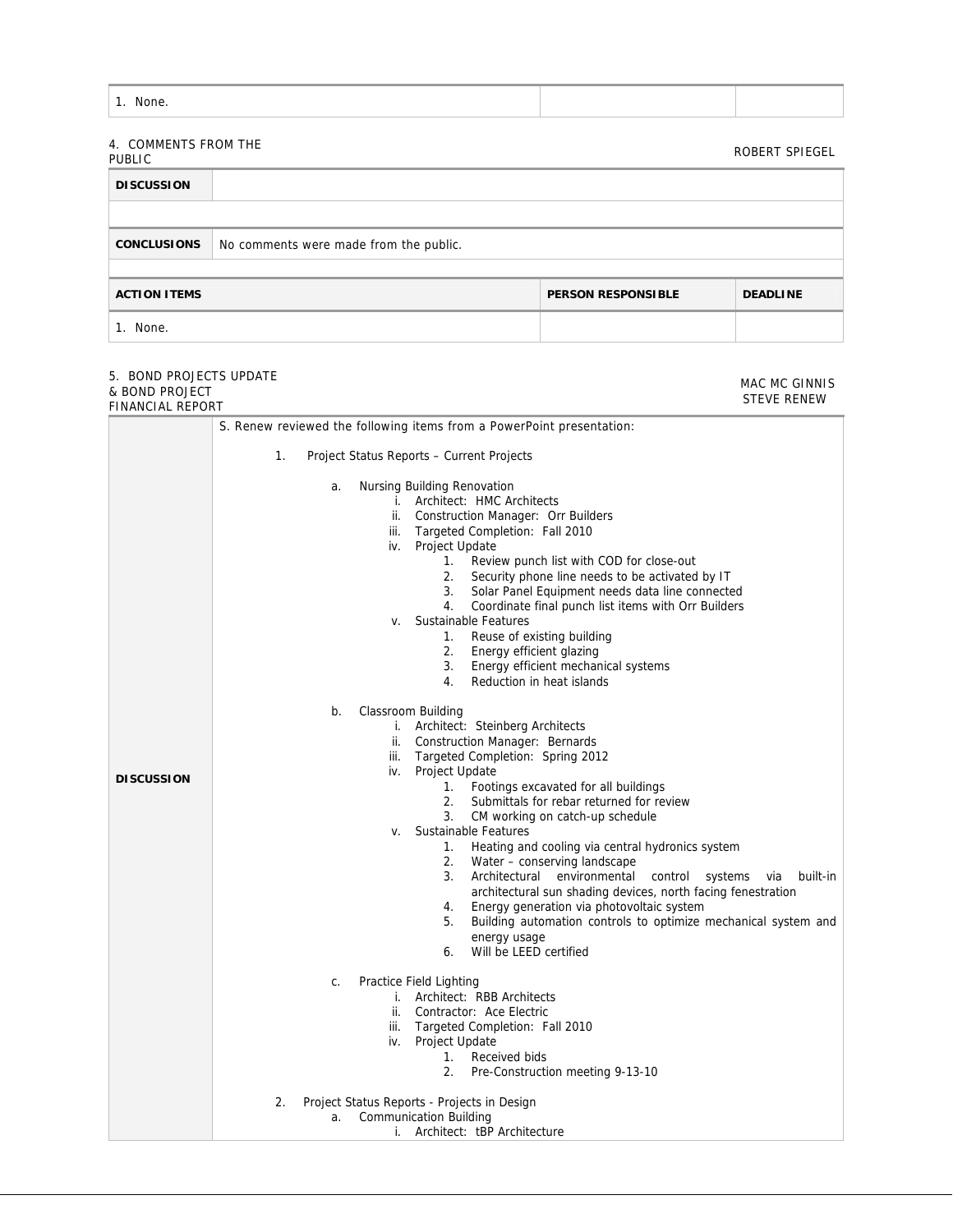| Construction Manager: Pro West<br>ii.<br>iii.<br>Estimated Project Occupancy: Spring 2013                                                         |
|---------------------------------------------------------------------------------------------------------------------------------------------------|
| iv.<br><b>Project Update</b><br>1.<br>Revised furniture plan reviewed by administration and the Dean,                                             |
| all revisions were approved<br>2. F. Herzek, VP of Academic Affairs, asked for variation in the                                                   |
| furniture layout to see a 90 degree option<br>Interior color scheme meeting held on September 2, 2010<br>3.                                       |
| Sustainable Features<br>v.<br>Will be LEED certified<br>1.                                                                                        |
| 2.<br>Building automation controls to optimize mechanical system                                                                                  |
| 3.<br>Water - conserving landscape<br>Heating and cooling via central hydronics system<br>4.                                                      |
| b.<br>East Valley Indio                                                                                                                           |
| i. Architect: gkkworks<br>Construction Manager: gkkworks<br>ii.                                                                                   |
| Estimated Project Occupancy: Summer 2013<br>iii.                                                                                                  |
| Project Update<br>iv.<br>1.<br>Programming Summary submitted to Cabinet and approved                                                              |
| 2.<br>Committee members sign to approve program summary<br>Team meeting to obtain direction for further schematic design<br>3.                    |
| work by the architect                                                                                                                             |
| 4.<br>Discussed schedule with Dean to meet with Math and Science<br>faculty to program science labs                                               |
| <b>Sustainability Features</b><br>v.                                                                                                              |
| 1.<br>Will be LEED certified<br>2.<br>Photovoltaic array at parking possible                                                                      |
| 3.<br>Architectural environmental control features                                                                                                |
| Public transportation<br>4.                                                                                                                       |
| West Valley - Palm Springs<br>C.                                                                                                                  |
| Architect: To be determined<br>i.<br>ii.<br>Construction Manager: To be determined                                                                |
| iii.<br>Estimated Project Occupancy: 2013                                                                                                         |
| iv.<br>Project Update<br>1. Working with City of Palm Springs on land transfer                                                                    |
| 2.<br>Site studies on-going<br>Meeting with potential partners<br>3.                                                                              |
| RFQ for design professionals has been sent out<br>4.                                                                                              |
| <b>Sustainability Features</b><br>v.<br>1.<br>Will be LEED certified                                                                              |
| 2.<br>Public transportation                                                                                                                       |
| 3.<br>Solar Energy<br>Sustainable Site<br>4.                                                                                                      |
| d.<br>Monterey Entrance                                                                                                                           |
| Architect: PMSM Architects<br>İ.                                                                                                                  |
| ii.<br>Construction Manager: To be determined<br>iii.<br>Estimated Project Occupancy: Summer 2013                                                 |
| iv.<br>Project Update                                                                                                                             |
| 1.<br>Sent architect updated project schedule<br>2.<br>Kick-off meeting scheduled for 9-8-10                                                      |
| 3.<br>Obtaining proposal for survey work                                                                                                          |
| 4.<br>Obtaining proposal for soils testing<br><b>Sustainability Features</b><br>v.                                                                |
| Public transportation<br>1.                                                                                                                       |
| 2.<br>Water resistant landscaping                                                                                                                 |
| <b>Upcoming Project Events</b><br>3.<br>No events planned<br>a.                                                                                   |
| Projects in Programming<br>4.                                                                                                                     |
| Administration Building - Renovation of building<br>a.<br>b.<br>Admissions and Records - Renovation of building                                   |
| Career Technology Education – air conditioning and Auto tech kinds of labs,<br>C.                                                                 |
| architecture and construction management and real estate development programs<br>Child Care - Early Childhood Education improvement of site<br>d. |
| Gymnasium - Athletic projects, new gym, renovation of existing building<br>е.<br>Liberal Arts - Renovation of building<br>f.                      |
|                                                                                                                                                   |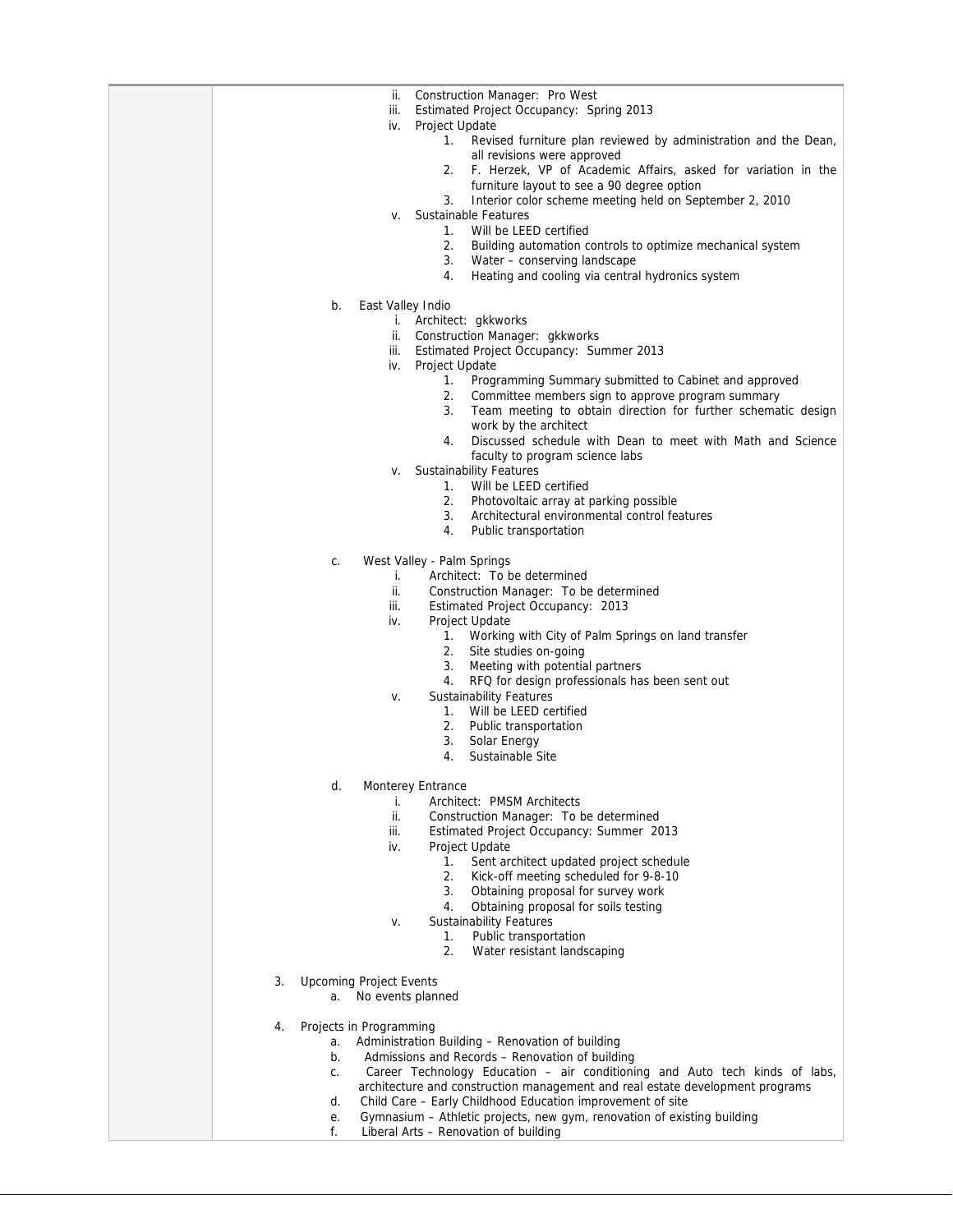- g. Visual Arts New building
- 5. Completed Projects
	- a. Alumni Centre
		- b. Barker Nursing Complex
		- c. Business Building Renovation
		- d. Central Plant & Street Fair Restrooms
		- e. Cravens Student Services Center
		- f. Dining Facility Renovation
		- g. East Valley Campus Mecca/Thermal
		- h. PSA Parking & Magnesia Falls Entrances
		- i. Public Safety Academy
		- j. Site Infrastructure Phase I
		- k. Site Infrastructure Phase II
		- l. Site Infrastructure Phase III
		- m. Weight Room / Training Room for Athletic Program

#### **Discussions:**

S. Renew let everyone know that the Measure B Bond website link is www.bond.collegeofthedesert.edu. There is detailed information on all current and completed bond projects and information on the Citizens' Bond Oversight Committee.

S. Renew referred to the Measure B Bond Language. It lists the specifics of what kinds of projects that are going to be built. How the College developed the list of projects was by doing an education plan and understanding what the needs are. Every project that the College is building meets the language of the bond and the specific guidelines that the State requires.

B. Spiegel mentioned that on October 1st at 10am the City of Palm Desert will be breaking ground on a new pool that will be used by the City and College of the Desert. Everyone's invited to attend this event. This event is located next to the Palm Desert Civic Center Park off of San Pablo Avenue.

L. Cohen asked if the furniture, fixtures and equipment are included in the budget. S. Renew said that the furniture, fixtures, media equipment, architect fees, construction management fees and State fees are included in the construction budget and that it differs for each kind of building.

S. Renew said that the college heard this week that it should be getting the LEED (Leadership & Energy Environmental Design) Certification on a couple of buildings. It's a rating by the U.S. Green Building Council. It looks at energy efficiency, indoor air quality, efficient use of water, landscaping and how you recycle the materials that come off of a construction project. There are several sections you can design and build to and there are ratings of LEED Certified, LEED Silver, LEED Gold and LEED Platinum design. The Nursing Building looks like it should receive LEED Silver. For the Communication Building, the College is striving for LEED Gold.

Financial Report

- 1. Project Allocations Budget
	- a. Completed Projects
		- i. Total Expended: \$63,017,257
	- b. Current Projects Ongoing
		- i. Expenditures to date: \$79,723,180
	- c. Future Projects
		- i. Committed Projects Budget: \$126,554,264
		- ii. Deferred Projects Budget: \$44,513,440
	- d. Central Contracted Management Fees
		- i. Expenditures to date: \$12,109,302

### **Discussions:**

L. Cohen asked why the committed project budget column total is the same as the expenditures to date column total for the completed projects. S. Renew said that for reporting purposes, as the College closes out the project, rather than leaving a balance, they move the balance to contingency. Most of the projects finished under budget. The Business Building Renovation ended up going over budget by \$119,000. When the project started, there was some undocumented work that was done on the roof. There was concrete that was added on top of the roof that severely compromised the structure of the building. They ended up taking the roof off and started over. Since then, the College has included allowances in projects. So when these "unknowns" come up they can be worked out of the allowance. At the end of the project, if the allowance has not been spent, it comes back to the College.

Learning Resource Center / HILB Renovation – What the College wants to do with this project exceeds the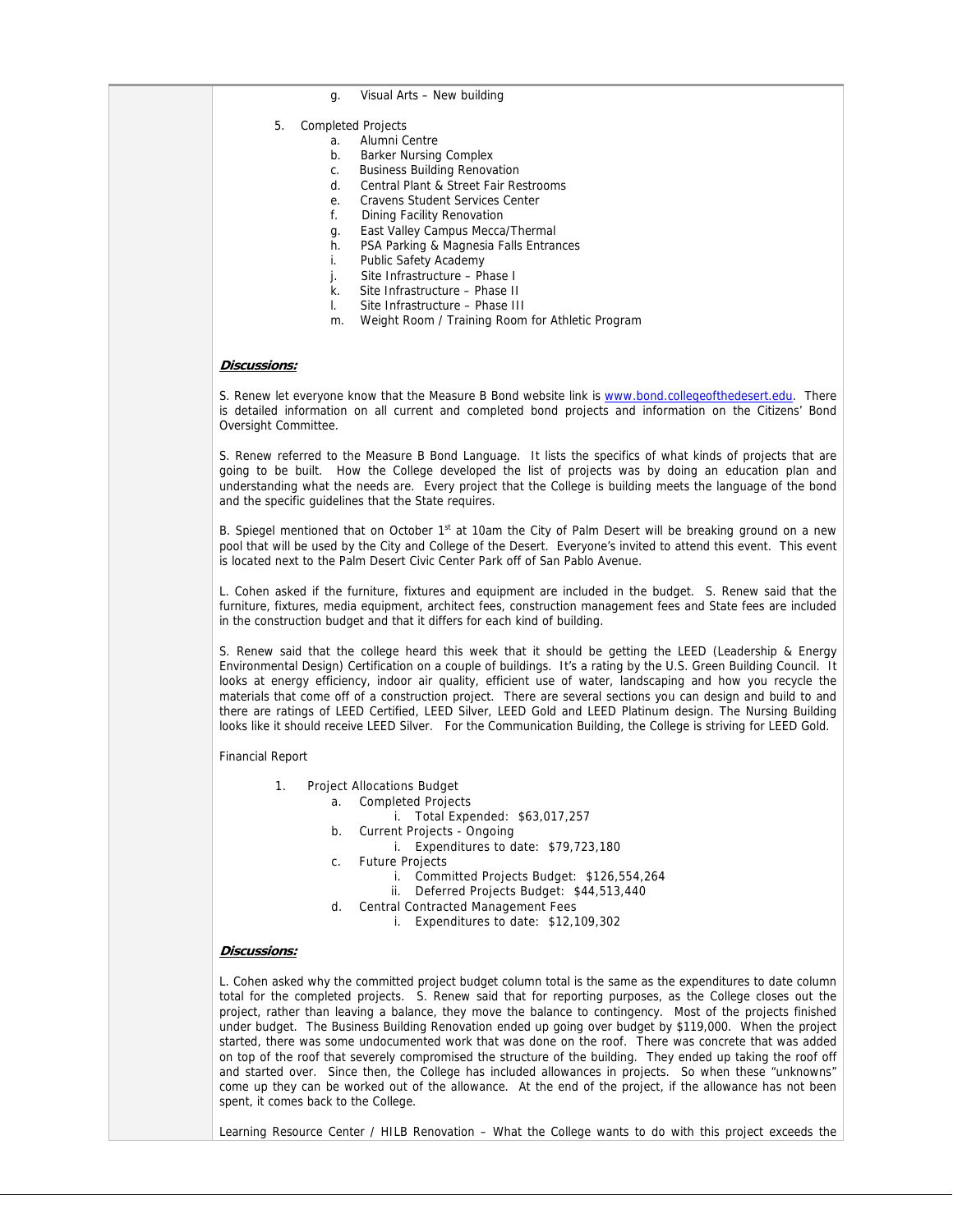amount of money that the College has in the bond program. The College has sought State funding. This project has been approved for funding by the State for 80% of the \$39,000,000. The earliest that funding would have been funded would have been a bond on this year's ballot in November. The State decided not to put it on the ballot this year. It probably won't go on a ballot for another two years.

R. Spiegel asked who makes the decisions on the deferred projects. E. Deas said that the Board of Trustees agreed with the list of deferred projects from an assessment of the entire program the College made to the Board of Trustees. A year ago the College did an assessment of the entire program of what was done, what the College said that they intended to do, what it would likely cost and how would it compare to funding. The deferred projects was a consequence of that assessment. Some of these deferred projects the College didn't have enough money for and some were just not ready to go yet.

R. Spiegel asked if there was enough money to develop the East Valley and West Valley campuses. E. Deas said that there is 40 million dollars for the West Valley and 50 million dollars for the East Valley, of which 20 million dollars will be spent for the Indio location and 30 million dollars for the Mecca/Thermal location within this bond program. The total build out of those two campuses will require substantially more funding which will come from future bond programs, state funding that the College is looking for or have received, redevelopment funds from the various valley communities and interest from some investments of the funds. The College was able to refinance bond funds that allowed the College to increase the bond funds.

| <b>CONCLUSIONS</b>  |                           |                 |
|---------------------|---------------------------|-----------------|
|                     |                           |                 |
| <b>ACTION ITEMS</b> | <b>PERSON RESPONSIBLE</b> | <b>DEADLINE</b> |
| 1. None             |                           |                 |
|                     |                           |                 |

### 6. ELECTION OF NEW of ELECTION OF NEW STREET SPIEGEL AND ROBERT SPIEGEL AND ROBERT SPIEGEL AND ROBERT SPIEGEL

| R. Spiegel opened the floor for nominations for Chair. G. Kiehl made a motion to nominate Robert<br>Spiegel as Chair for one year, seconded by B. Reistad. All approved. No opposed. Motion passed.<br><b>DISCUSSION</b><br>R. Spiegel opened the floor for nominations for Vice Chair. B. Reistad made a motion to nominate<br>Geoffrey Kiehl as Vice Chair for one year, seconded by R. Spiegel. All approved. No opposed. Motion<br>passed. |  |                 |  |
|------------------------------------------------------------------------------------------------------------------------------------------------------------------------------------------------------------------------------------------------------------------------------------------------------------------------------------------------------------------------------------------------------------------------------------------------|--|-----------------|--|
| Robert Spiegel will be the Chair and Geoffrey Kiehl will be the Vice Chair for one year.<br><b>CONCLUSIONS</b>                                                                                                                                                                                                                                                                                                                                 |  |                 |  |
| <b>ACTION ITEMS</b><br><b>PERSON RESPONSIBLE</b>                                                                                                                                                                                                                                                                                                                                                                                               |  | <b>DEADLINE</b> |  |
| 1. None.                                                                                                                                                                                                                                                                                                                                                                                                                                       |  |                 |  |

# 7. SCHEDULE MEETINGS

#### FOR 2010/2011 ROBERT SPIEGEL

| Reviewed proposed future meeting dates: December 16, 2010, March 31, 2011, June 30, 2011 and<br>September 15, 2011. L. Cohen made a motion to accept the proposed future meeting dates, seconded by<br><b>DISCUSSION</b><br>R. Flint. All Approved. No opposed. Motion passed. |  |                           |                 |  |
|--------------------------------------------------------------------------------------------------------------------------------------------------------------------------------------------------------------------------------------------------------------------------------|--|---------------------------|-----------------|--|
| Future meeting dates are December 16, 2010, March 31, 2011, June 30, 2011 and September 15, 2011.<br><b>CONCLUSIONS</b>                                                                                                                                                        |  |                           |                 |  |
| <b>ACTION ITEMS</b>                                                                                                                                                                                                                                                            |  | <b>PERSON RESPONSIBLE</b> | <b>DEADLINE</b> |  |